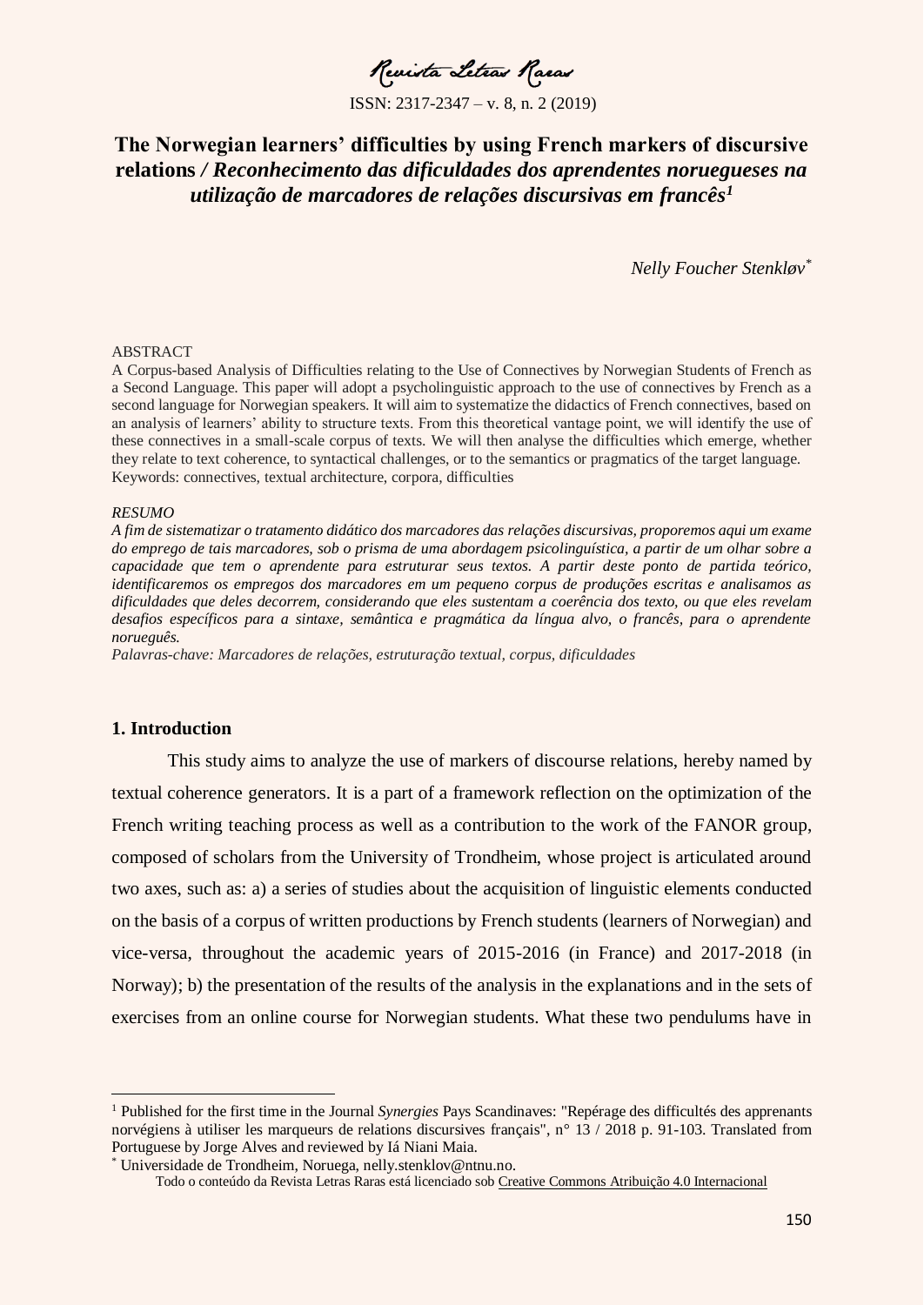Revista Letras Raras

ISSN: 2317-2347 – v. 8, n. 2 (2019)

common is, certainly, the fundamental contrastive dimension (French/Norwegian) which will be widely considered in our observations.

# **2. Didactic objectives**

In which aspects do the markers of discourse relations deserve to have new studies dedicated to them? Moreover, specialists in cognitive psychology (KARMILOFF-SMITH, 1985), in psycholinguistics (HICKMANN, 2001) or in discourse analysis (ADAM, 1992) have focused on this issue for some time. More recently, Nome (2013) dealt with the translation markers.

Being the cornerstone of textual architecture, the domain of the use of relation markers occupies a central role in the evaluation of foreign language skills. Therefore, it is one of the featured skills on the Common European Framework of Reference for Languages (CEFR).

C2: One can produce a coherent sustained discourse, utilizing in a complete and appropriate manner the varied organizational structures, as well as a wide range of linking words and other articulations.

B2: On can use a limited number of articulators to connect sentences in a clear and coherent discourse.

A2: One can link groups of words with simple connectors, such as "and", "but" and "because."

Although the CEFR underlines the correlation between the use, as well as the frequency of markers of attachment and levels of competence of learners, those markers are not suitable for systematic teaching. Actually, they are barely discussed on French course books in Norway. In 2017, twelve out of fifteen students from an annual French training in Caen say they heard about linking words in high school. It is certainly because of their teachers, but the same students may confirm that the teaching of linking words would rarely include more than the distribution of translated lists. Products, par excellence, an imbroglio of contextual influences — thus, one may think about the recurrence of "suddenly" or "finally" in oral French on the past ten years — markers of textual relations which probably suffer from a lack of didactic systematization that become symptoms of the complexity of learning French as a foreign language.

Todo o conteúdo da Revista Letras Raras está licenciado sob [Creative Commons Atribuição 4.0 Internacional](http://creativecommons.org/licenses/by/4.0/)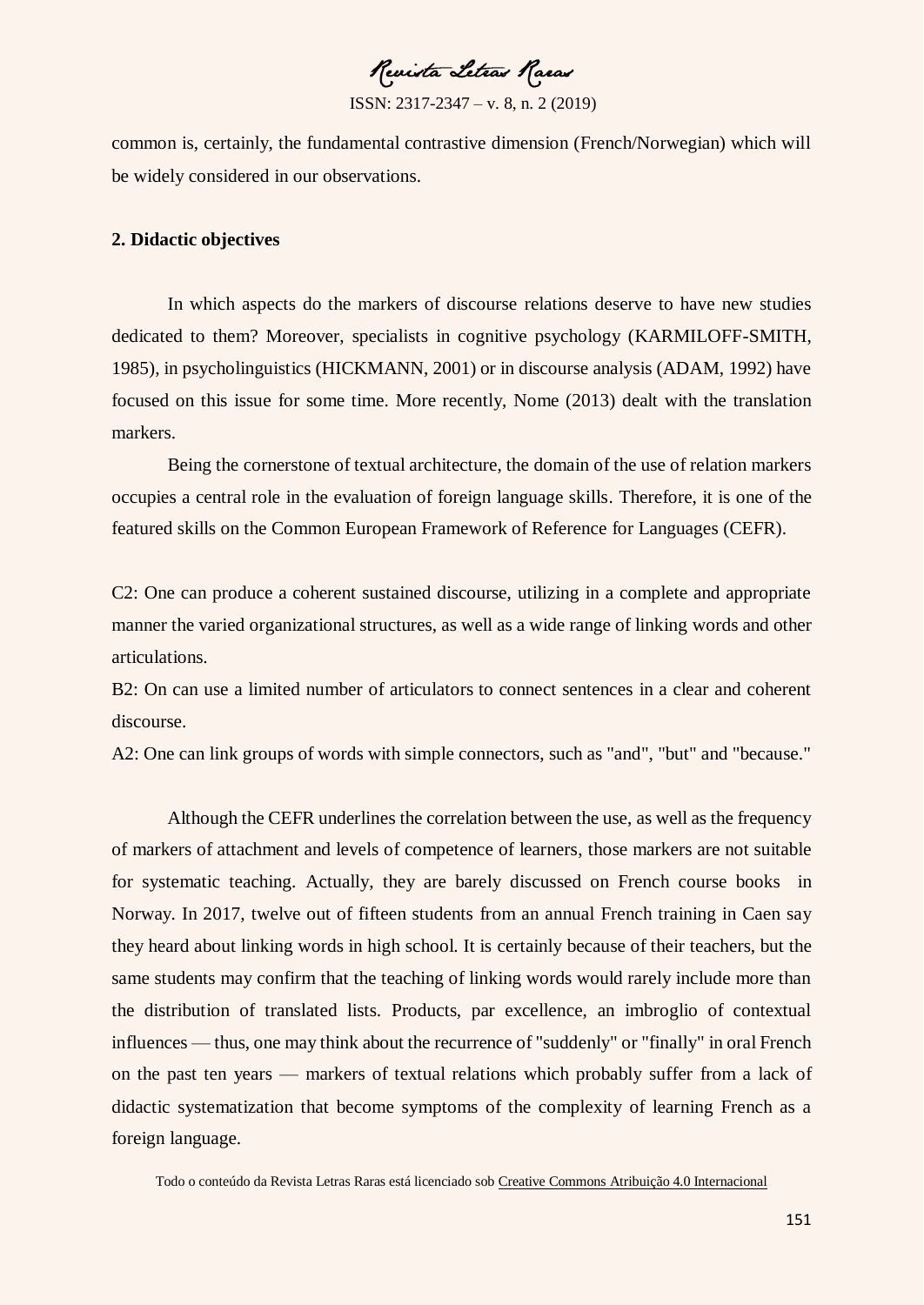Revista Letras Raras

This work demands a more effective and more systematic learning of textual construction in the target language and outlines an articulation of the process of the textual architecture acquisition, in order to make it look less complex than it seems. Therefore this work has two goals, such as establishing a typology of mistakes from the use of relation markers for Norwegian students, and analyzing how this typology should contribute to enhance teaching of relation markers.

### **3. The cognitive process of textual structuring**

Our research is an ongoing investigation both on the theoretical and analytical levels. With regard to the corpus, an initial identification of the difficulties associated with the use of linking words was done based on four texts produced in four distributed moments on the academic years of 2015-2016.

As for a theoretical orientation, this is outlined in our typological purpose. Parallel to the classifications, sometimes syntactic (coordinating and subordinating conjunctions), sometimes semantic (linking word, relation markers), there is a word or a group of words whose function in the discourse is to establish logical, spatial or temporal relations between phrases (Montreal University's help center). Thus, this study prioritizes psycholinguistic classification through the observation of learner's ability to structure texts. As for native children, the acquisition of linking words in French is carried out according to three types of operations related to the faculty of structuring texts (SCHNEUWLY et al, 1989). Each stage reveals specific types of errors concerning linking words. The difficulties identified by teachers will be more efficiently if treated through a learning scheme starting from the cognitive stage of textual structuring.

Such theoretical starting point enables the identification of mistakes that, as for native speakers, keep the cognitive representation associated with the text: "coherence, in other words, allows a text to be perceived as a text, namely a present utterance set" (JAUBERT, 2005, p. 8). During the composition of a text, could the learner anticipate the sequence and conceive its composition as a coherent whole? At this stage, one can say that the teaching process implies that on has to consider the practices of each learner in terms of textual composition.

According to Scheneuwly (1989, *apud* FAVART, 2005, p. 311) the three cognitive operations intervene in the structuring of texts:

Todo o conteúdo da Revista Letras Raras está licenciado sob [Creative Commons Atribuição 4.0 Internacional](http://creativecommons.org/licenses/by/4.0/)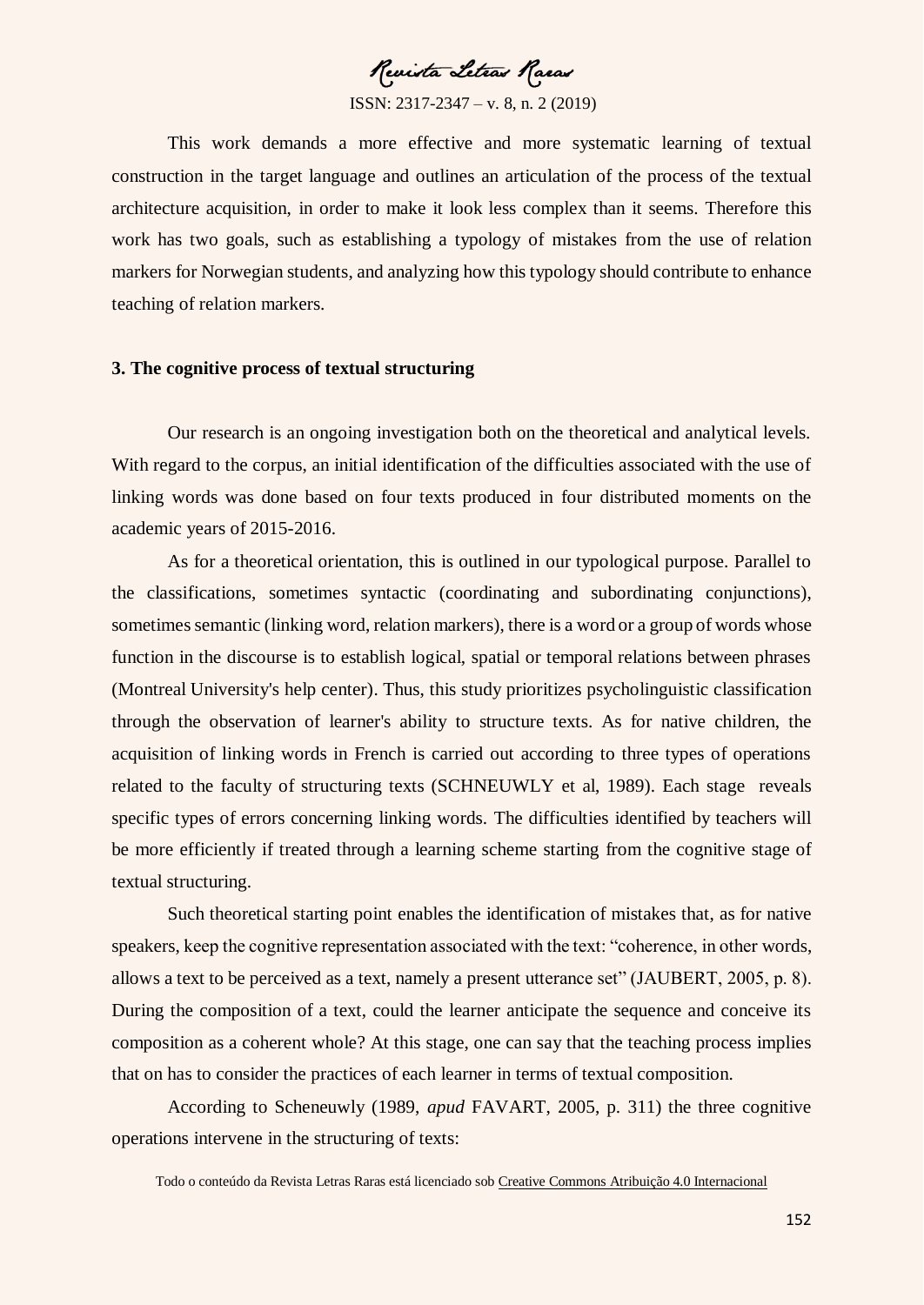Revista Letras Raras

ISSN: 2317-2347 – v. 8, n. 2 (2019)

- The glueing operation: local level; it is a matter of ensuring the linking of the textual segments (and, but then, etc.).
- The packaging operation: it reflects the willingness of planning. The packaging known as "integrative" translates the principle of taking into account the general structure of the text "(in addition, however, etc.).
- The beaconing operation: it marks the textual hierarchy likewise the markings ensured by the punctuation, and it also witnesses the anticipating faculty in texts.

The last two operations, namely packaging and beaconing, are ensured by *markers of linear integration whose function is to ensure the text linearity, organizing it in a succession of complementing fragments that facilitate the interpretative treatment* (MAINGUENEAU, 2003, p. 187). The cognitive approach (FAVART, 2005) has the advantage of outlining the stages of a didactic process. Thus, the compositions from the Norwegian group will be analyzed through the cognitive perspective, as to argue, for example, that the recurrence of the 'e' arquiconector could more simply be interrupted by a punctual correction of French through a global management of textual planning - both in Norwegian and French.

# **4. Presentation of the analysis**

Table 1 (attached) is a structured representation of the use of written markers of discourse relations in a small sample of five students out of ten from the Norwegian teacher training group in French as a foreign language at the University of Cohen, 2015-2016. Then we will perform a qualitative analysis of the entries in the table.

Based on the conversational analysis of the theorist Schegloff (1993, p. 102), we assume the importance of the interpretative dimension in discursive research so as to emphasize the singularities of the linguistic paths. Our selection of research participants and the restriction of their number to five, as well as the intention of examining different acquisition paths in a deeper way, due to the starting point of each, certainly, but also for their student profiles on the course of the year". Thus, five key moments were chosen to establish this mini corpus: August, for the placement test, then September, December, March, and June, all the explanatory types were written in those months.

Todo o conteúdo da Revista Letras Raras está licenciado sob [Creative Commons Atribuição 4.0 Internacional](http://creativecommons.org/licenses/by/4.0/)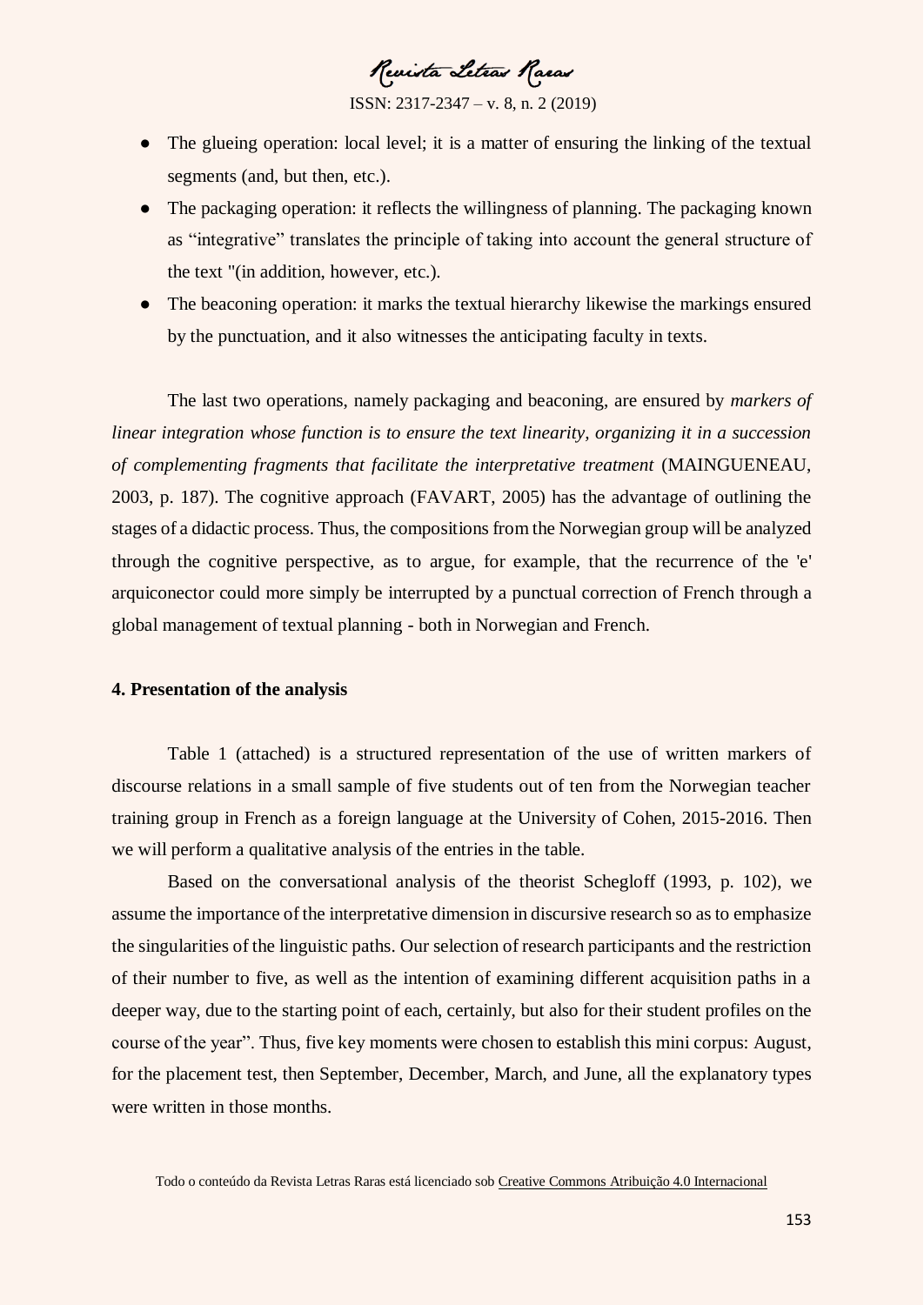Revista Letras Raras

ISSN: 2317-2347 – v. 8, n. 2 (2019)

The eLAO assessment test to which each student was submitted in August does not accurately account for the use of linking words among its criteria. Considering these assessments, we selected two among the evaluated parameters, taking into account their impact on the future ability to produce coherent texts.

The connectors classification has its basis on Paolacci and Favart's (2010, p. 119). In a study concerning the use of markers of textual relations by French children in the sixth year, they define this list now called the M list - as the one that presents the most used connectors in the narrative in order to describe the most common discursive relations, such as the succession (and then, then), the temporality (then, when, suddenly,), the cause (why, because) and the consequence (then, therefore). The referred list covers only textual relations resulting from cognitive binding or packaging operations.

We will highlight the following elements:

- The presence of the list markers M in the four productions of the five participants of our research.
- The presence of other markers (list M) in the four productions of the five participants of our research.
- The incorrect use of some markers in the four productions of the five participants of the research.

Three hypotheses will guide our analysis. Firstly, we will verify if learners master the same list of base (M) through this schematization, as in Paolacci and Favart's studies (2010), the second step is to analyze if the other markers (M) highlight more ambitious structuring operations, such as wrapping or even marking. Finally, as in a corollary of these postulates, the specific errors of the uses of M should contain local particularities - negative semantic transfers from Norwegian to French and spelling mistakes - whereas errors in the use of M markers would highlight difficulties more fundamentally fixed to the French domain and its syntactic structures, for example.

The following analysis is based on the results provided in the annex. We shall make some general comments which shall be followed by specific analysis of each participant from our research. The participants are respectively named A, B, C, D, and E. The catalogued markers of textual connection are taken from the occurrences listed in the annex.

# **5. General comments**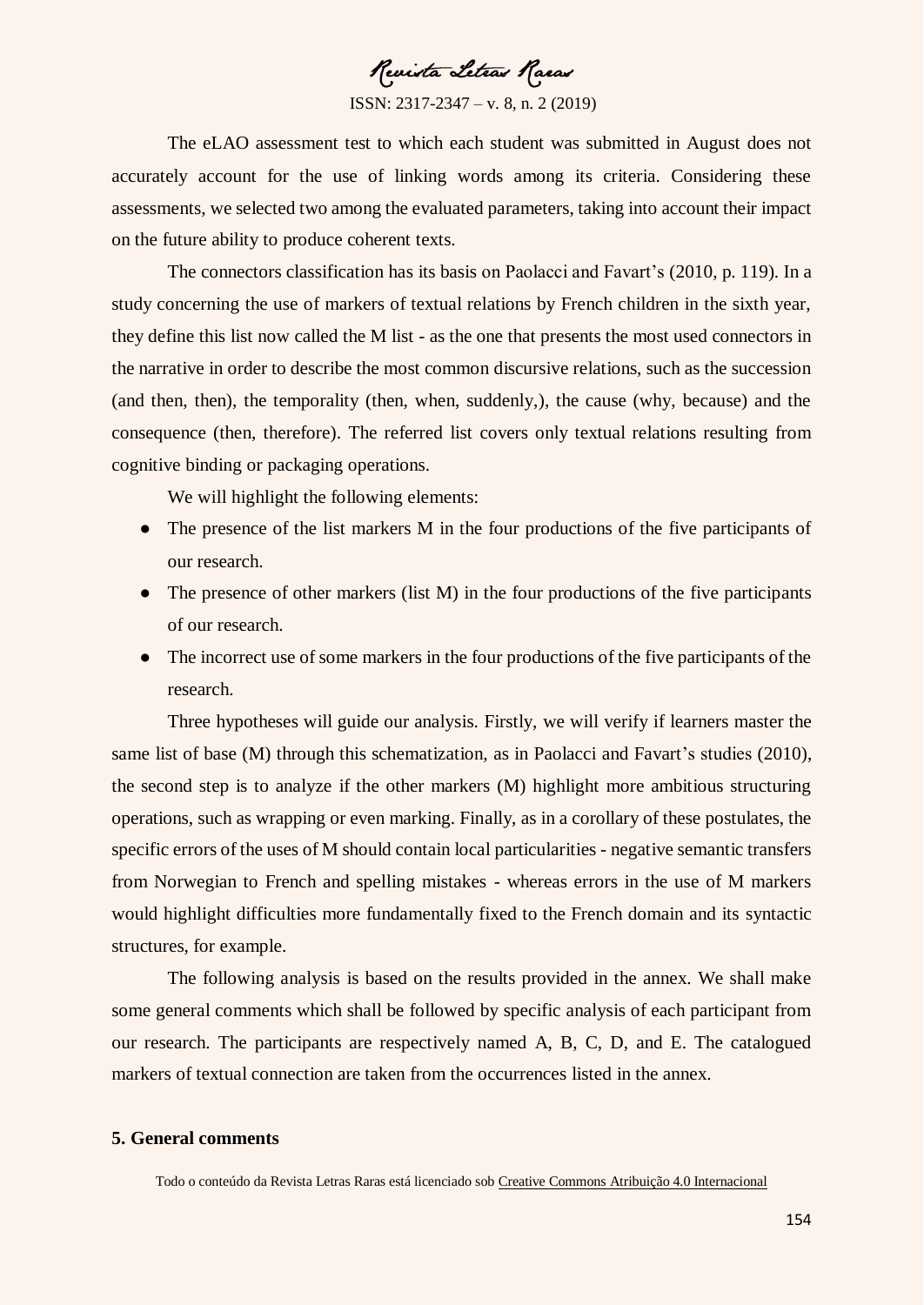Revista Letras Raras

ISSN: 2317-2347 – v. 8, n. 2 (2019)

- The use of markers of textual connection all categories and all participants amalgamated — becomes more usual considering the rhythm of written compositions. There are nine uses in September compared to 23 in December, 38 in March and 18 in June. For the latter case, it should be emphasized that it was, exceptionally, a table-top examination situation. It is possible that the students simply used the markers of which they were perfectly safe.
- The use of markers of textual connection from category M' is intensified with the rhythm of written productions. Although this analysis cannot be really quantitative, it is interesting to note that the frequency of the resource in the M 'list is 54% before Christmas and 77% for subsequent compositions.
- In Spring, there is a clear emergency of the M' markers which are capable of guaranteeing the beaconing operation. Whilst there are only three uses of this type before Christmas (consequently, finally and beyond), the panoply of the students in March and June has expanded widely. We cite then, the uses - in corrected orthographic versions - on the one hand, in the first place, initially, to conclude, globally, in addition, in the end, in short, etc.
- The incorrect uses of usual markers (list M) are relatively frequent  $(35%)$  and the errors are diverse in nature. We will comment on the analysis of the work of each participant.

# **6. Specific comments from each participant**

# **Participant A**

The level test results of participant A provide a good starting point for general understanding, mastering 58% of passive vocabulary. However, the syntactic performance was evaluated at 34% at the beginning of the training, the weak point of the candidate. This is confirmed in the first written compositions. In fact, there is no real risk in textual terms at the beginning of the year, and we can presume that the student primarily focused on the correction of the overall syntax. This should be one of the strengths of the first few months of teaching. It is quickly observed the error in the use of *therefore* at the beginning of the sentence, unfortunately transferred from a probable *siden* in Norwegian. The participant visibly

Todo o conteúdo da Revista Letras Raras está licenciado sob [Creative Commons Atribuição 4.0 Internacional](http://creativecommons.org/licenses/by/4.0/)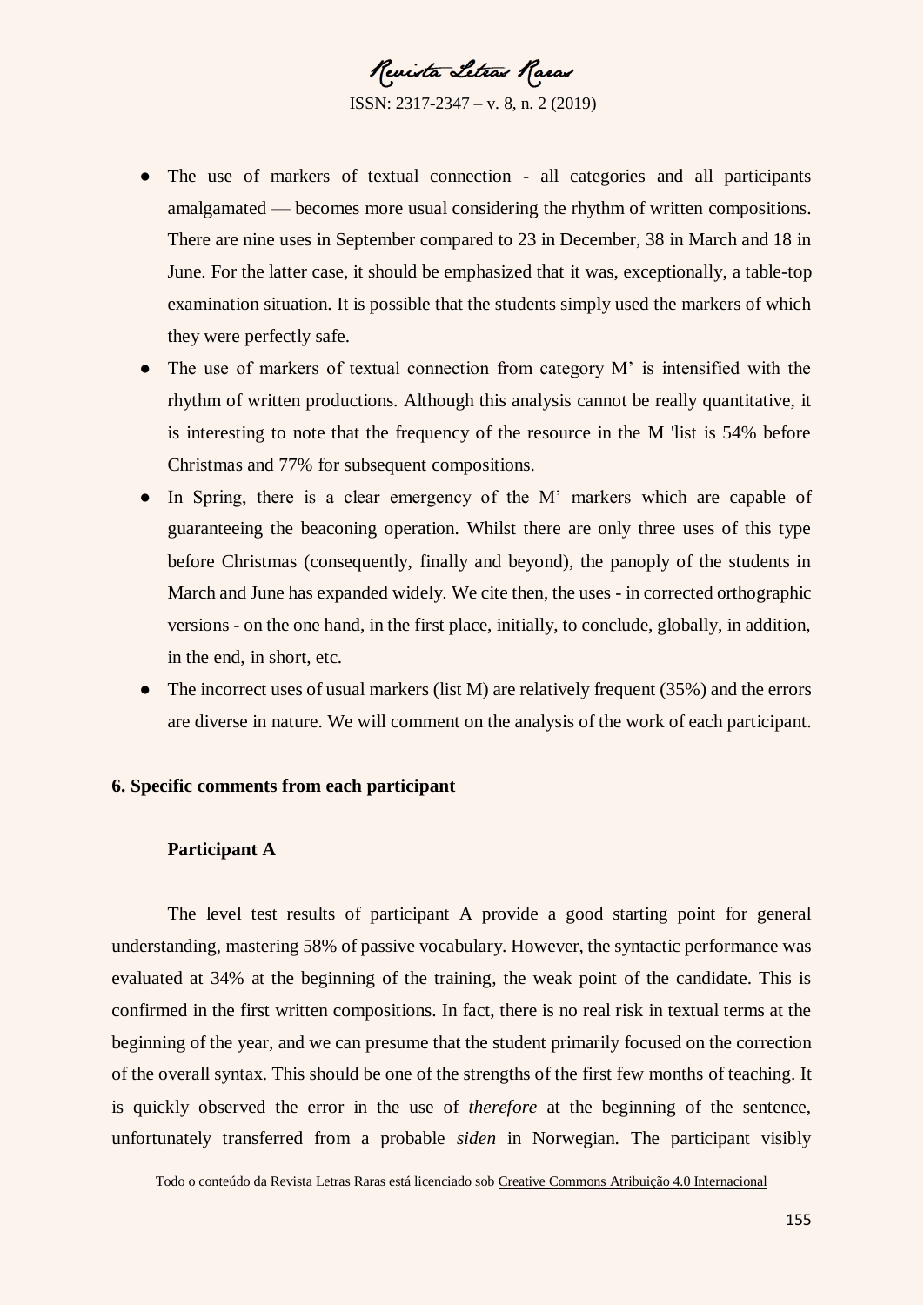Revista Letras Raras

appropriates the nuances of textual architecture and reaches the cognitive stage of the packaging or even the textual beaconing. At the same time, this new ability leads him to accumulate the specific difficulties of the orthographic order that appear, *on the other hand, first and at the same time.* At this point, it is possible to talk about a true textual competence and move to a local level of correction, focusing on the syntactic and semantic implications on the use of the conjunction *therefore*, for example.

# **Participant B**

Participant B shows an average starting point on his level test with 46% vocabulary scores and 48% syntax scores. The progress registered along the year reveals a growing cognitive capacity of textual structure on the produced texts, very clearly illustrated by the abundance of markers of textual relations, particularly of the M type. This capacity is refined during the year. As for the correction of detailed points, the student passes from the recurrent *beyond that*, but proper oral — consequently indexed as incorrect use — to the *in fact* best suitable for writing. In the same line of thinking, the participant uses the adverb *otherwise*, thus reserving a family register in this context. From the month of March on, we have noticed that the student masters all the cognitive stages of textual construction and needs only a local help, sometimes semantic-pragmatic and sometimes orthographic, for the correction of expressions such as *in the end* .

# **Participant C**

Participant C's starting point is very low in all items evaluated. We can note here a score of 15% in syntax and 13% in vocabulary. The table reveals, on the one hand, that the markers of the list M 'only intervene in the third written production. On the other hand, the use of markers seems to be followed by linguistic risks because of the errors found in four of the used markers — therefore, because of *against* and *in fact* — of which the first two mentioned are part of list M. The errors recorded in the use of *therefore* occur due to a misunderstanding — or lack of knowledge — of the semantics conveyed by the term. While *therefore* could introduce the conclusion of a strict syllogism (of the type  $A + B = C$ , therefore,  $C - B = A$ ) that leaves space for implicit arguments in the following two occurrences: 1. and 2.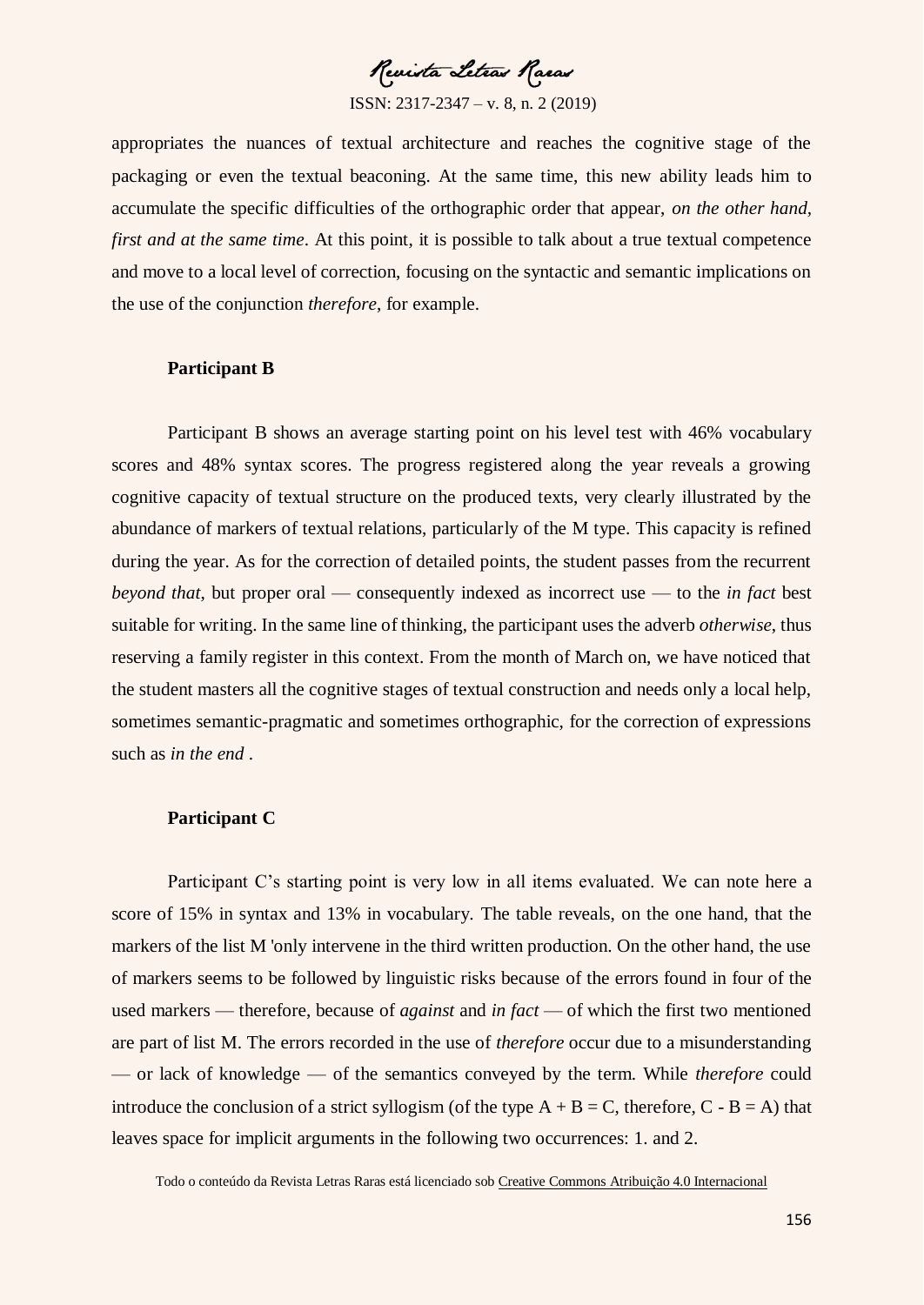Revista Letras Raras

- 1. The adjective qualifies the nominal group, therefore the qualifying adjectives [L'adjectif épithète qualifie le group nominal, adc les adjectifs qualificatifs].
- 2. It agrees with the group of the name that is in the plural, therefore there's a "s" at the end [Il s'accorde avec du nom qui est pluriel, donc le "s" à la finale].

As *derfor* in Norwegian, by which is probably translated by the student as *therefore*, is erroneously considered easy to use and master key in establishing cause and effect relationships. Another aspect of the subtle complexity of *car* will be commented on the passage related to participant D. In addition, we can presume that the use of *contra* is even more directly originated from a negative transference, from an incorrect translation of *kontra* instead of *while* or *so*, than to express opposition. Finally, at a very local and orthographic level, the locution *because* (*parce que*) should be reduced to *parce qu'* before the vowel *i*.

Faced with the overall grammaticality of the sentences produced from September to June, the use of markers of relations seems to reflect the progress of the student whose use of *therefore* becomes semantically appropriate in the last composition. It is steadily seen in the use of M 'markers such as *on the other side* and *to conclude* that the student begins to conceive the text as a whole, no more sentence by sentence.

# **Participant D**

Participant D's assessment test reveals a good level of vocabulary, with a score of 53%, but with syntactic failures that scored only 30%. These difficulties arise when the student endeavors to enrich his expression to structure his text. Although cognitive understanding reaches a level of packaging, syntactic and semantic errors are numerous and there is a slow progress in textual structuring. Let's look at these two sentences taken from the production in March:

3. While I followed a teacher, I just observed and took notes [*Tandis que j'ai suivi un professeur j'ai seulement observé et fait des notes*].

4. While teachers in Norway do their best to finish the preparations before leaving home [*Tandis que les professeurs en Norvège font l'impossible pour terminer les préparations avant de partir chez eux*].

It may be imagined that they reveal linguistic calques still poorly managed. In this way, the use of the conjunctive locution *while* to translate sometimes, perhaps, *mens*, phrase of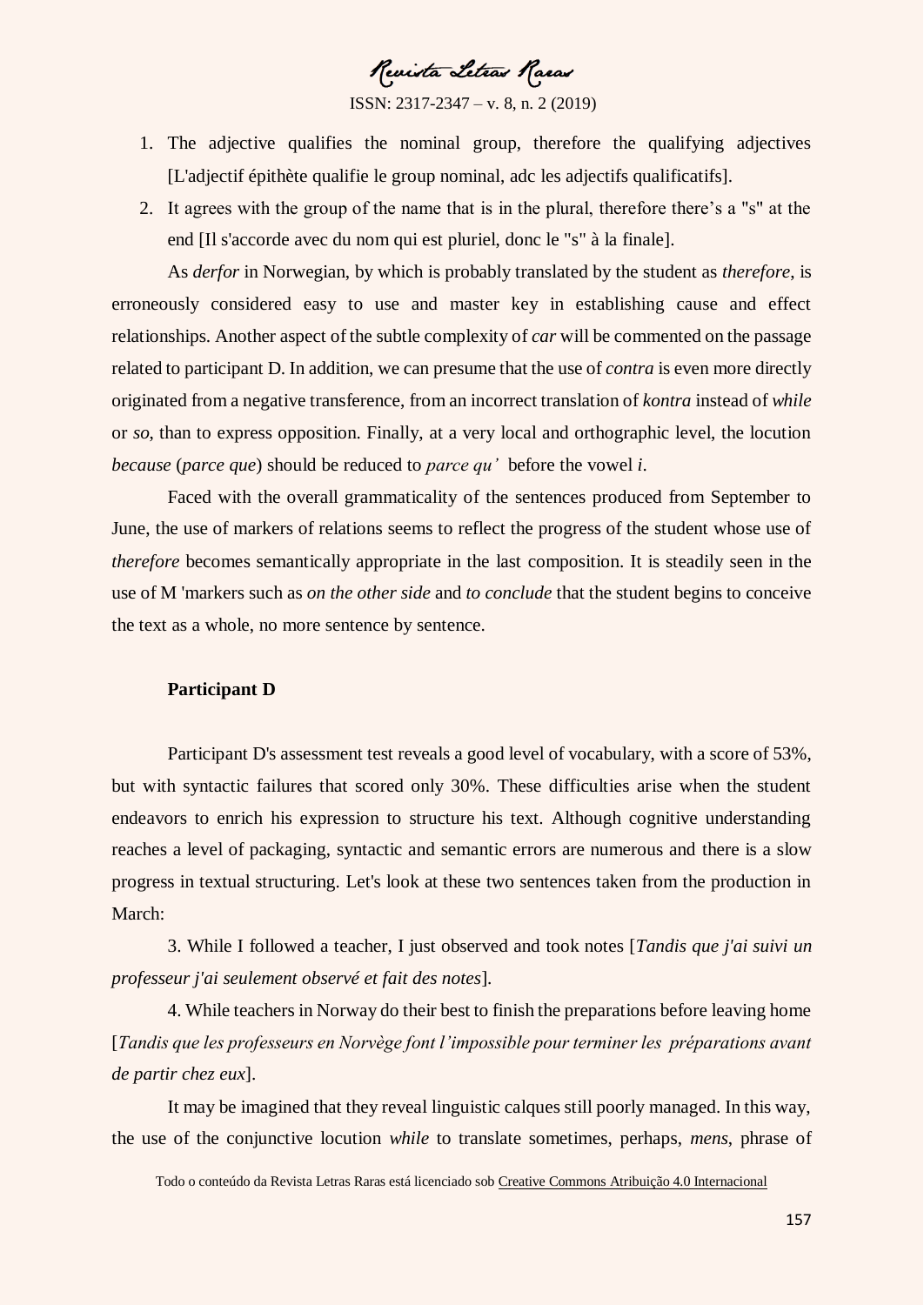Revista Letras Raras

simultaneity (3.), and *imens*, adverb which also expresses simultaneity, as the adverbial phrase *during that time* (4.). The hypothesis of negative transference suggests that participant D is not aware of this syntactic dichotomy also in Norwegian.

# **Participant E**

Participant E shows a relatively high skill, especially regarding vocabulary level. In this section, he scored 59%, but only 40% in syntax. This suggests a lexical fluency that has widely materialized in texts punctuated by markers of rather varied relations. Participant E is systematically aware of the importance of textual architecture and of the different cognitive stages of structuring, the student takes risks. However, he makes semantic-pragmatic mistakes (*in addition: en plus* instead of *but*, *plus*) and punctual language errors (A l'autre côté, Au même temps). The continuous mistake of the use of *therefore* is also relevant, as translations may produce inappropriate uses of this conjunction and semantic-discursive simplification. In the June text, *therefore* is mistakenly used as a specific completion instrument for the process of textual beaconing. This observation reinforces the idea that *therefore* should give way to specific explanations in order to make it clear that this conjunction serves primarily for interphase relations.

# **Conclusion**

This study attests the importance of psycho-cognitive skills of textual structuring in the teaching process of relation markers and makes an overview of how such a method allows differentiating the nature of the mistakes in writing. We then keep the following three points:

- 1. The linguistic progress of the students apparent in the correction of the use of markers of textual relations, seems to go hand in hand with the faculty of structuring written productions. It is clearly seen in the most frequent use of M 'markers in the second half of the academic year.
- 2. Taking into account the cognitive operations of textual structure in the study of the acquisition of markers of discursive relations makes it possible to classify the difficulties according to their contrasts or not.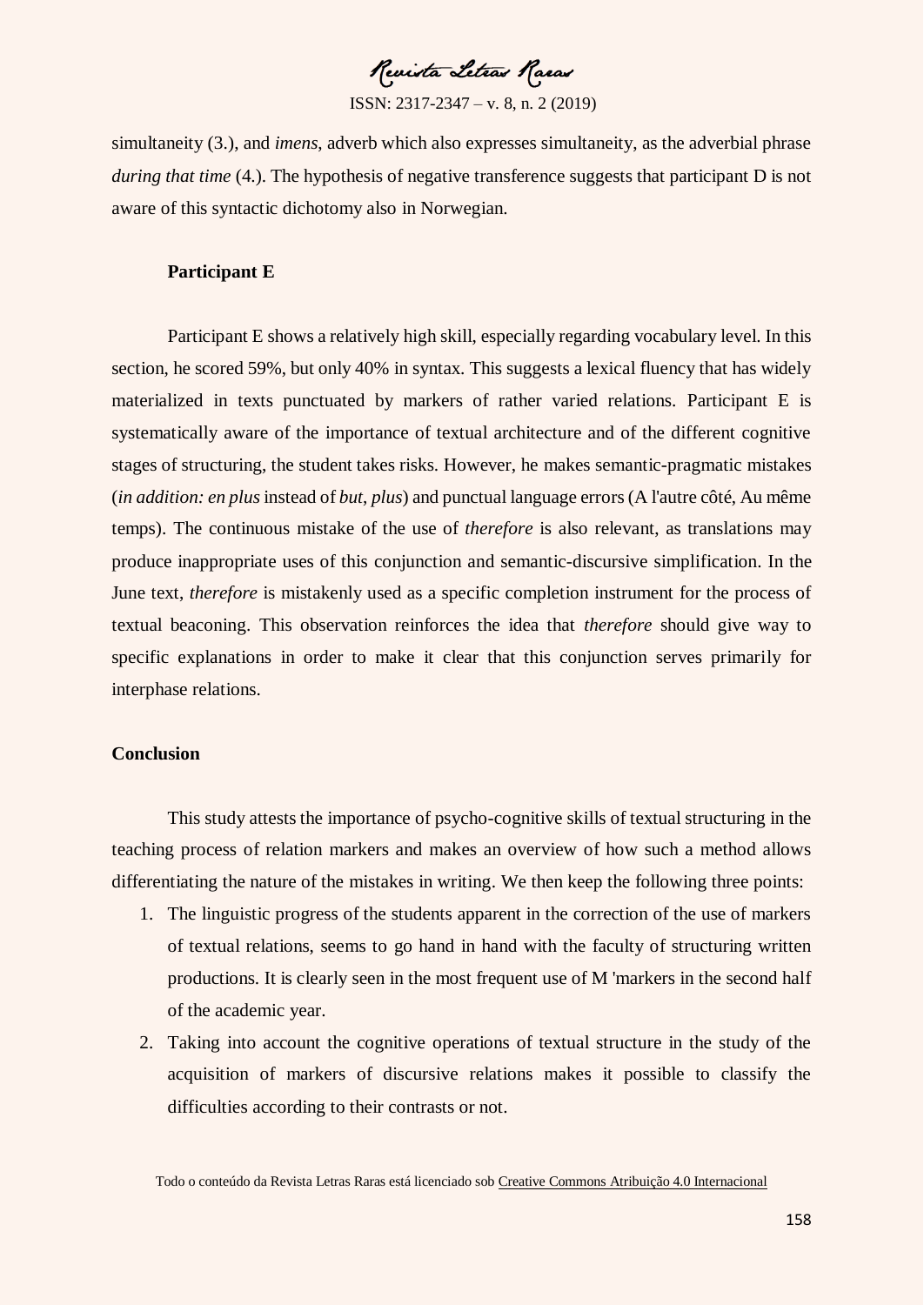Revista Letras Raras

3. The difficulties of contrastive nature (semantic-pragmatic and syntactic errors) occur when students start to become aware of the need of textual architecture: their inherent attempts at cognitive mastery engender errors which in turn can be syntactically analyzed (the order of words in the sentence) or punctually treated, setting contexts that reveal the nuances of meaning.

Our review of markers of textual relations and identification of the difficulties that affect their use in the corpus of our study allowed us to classify students' difficulties according to the cognitive stages of textual, syntactic, semantic planning that were situated, revealing occasional errors of the usual French.

From this exercise, whose main merit is the simplification of the didactic approach of the key elements of French discursive construction, we clearly emphasize that purely textual difficulties do not necessarily follow from the fact that French is a foreign language. Contrary to the last three types of difficulties mentioned.

Thanks to the identification of learners' difficulties, the corrections will be adapted in order to improve the writing level of each student, as well as to provide them with pedagogical possibilities to be further explored when they become teachers.

# **References**

ADAM, J.-M. Les textes, types et prototypes. Récit, description, argumentation et dialogue. Paris : Nathan. 1992

FAVART, M. Les marques de cohésion : leur rôle fonctionnel dans l'acquisition de la production écrite de texte. *Psychologie française 50*, Elsevier, 305-322. Paris. 2005.

HICKMANN, M. Le développement de l'organisation discursive. In : Kail, M., FAYOL, M.,(eds.), L'acquisition du langage, Tome 2 : le langage en développement au-delà de trois ans. P.U.F. Paris, p. 83-115. 2001.

JAUBERT, A. Cohésion et cohérence : étapes et relais pour l'interprétation. In : *Cohésion et cohérence*, ENS éditions, p. 7-12. Paris. 2005.

KARMILOFF-SMITH, A. *Language and Cognitive processes from a developmental perspective*. Language and cognitive processes. Paris. p. 61-85. 1985.

MAINGUENEAU, D. (4ème édition). Linguistique pour le texte littéraire. Nathan, Paris, 175- 224. 2003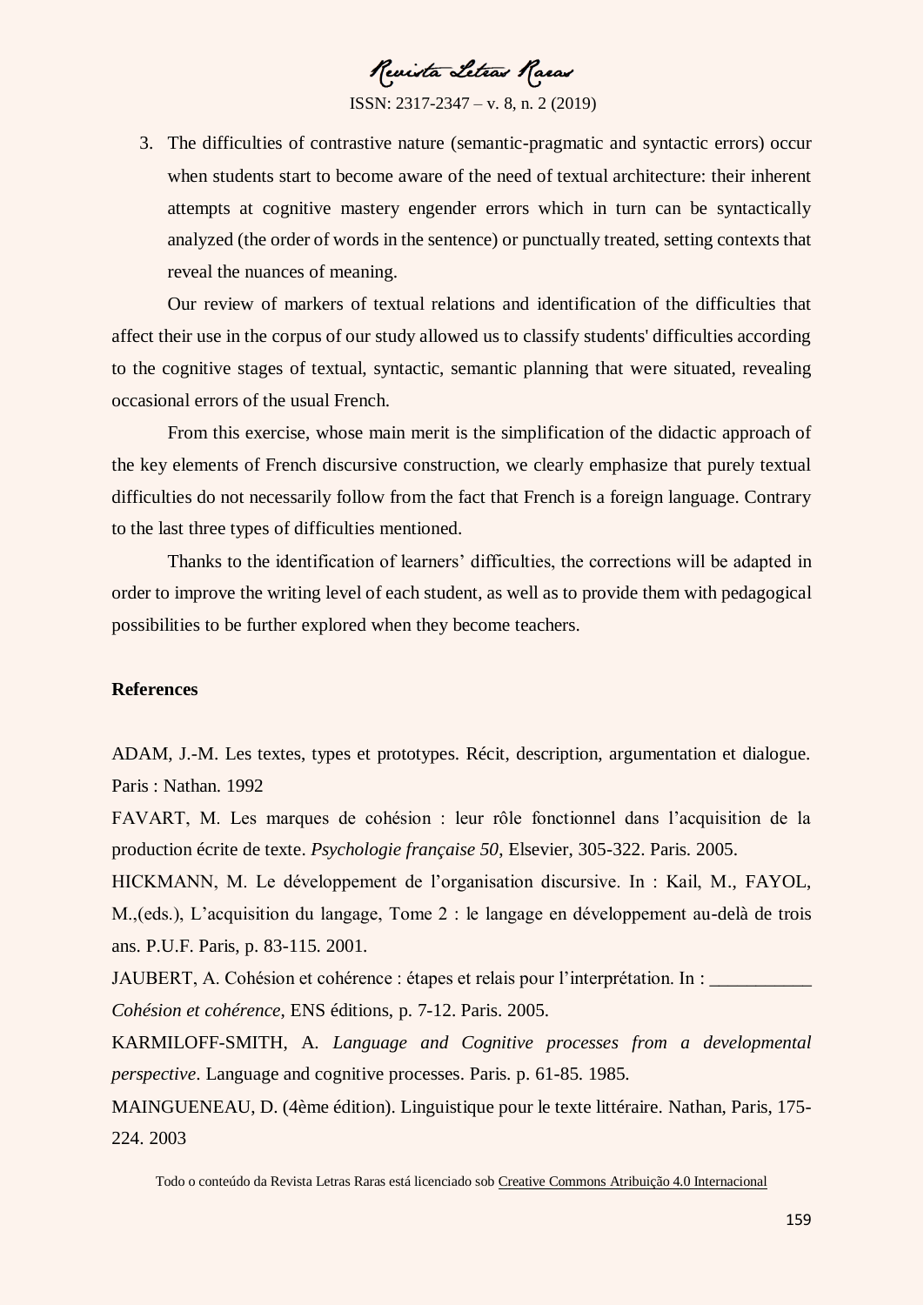Revista Letras Raras

ISSN: 2317-2347 – v. 8, n. 2 (2019)

NOME A. Connectives in Translation: Explicitation and Relevance, PhD-thesis, Universitet i Oslo. Oslo. 2013.

PAOLACCI, V., FAVART, M. Traitement des marques de cohésion par les jeunes scripteurs : l'utilisation de la ponctuation et des connecteurs à l'entrée en sixième. *Langages* 177, p.113- 128. 2010.

SCHEGLOFF, E. A. Reflections on quantification in the study of conversation. *Research on Language and Social Interaction*, p. 99-128. 1993.

UNIVERSITE DE MONTREAL, Centre d'aide en français, http://www.cce.umontreal.ca/auto/marqueurs.htm [consulté le 23/1/2017].

### **Annex**

### **Sample of occurrences**

# **Participant A**

• December 2015:

*Il y a différents déterminants, mais ils se placent devant le nom... En francais, le déterminant se place devant le nom qu'il détermine, mais en norvégien le déterminant se place derriere le nom. Le verbe se construire avec la préposition à et s'emploie pour des personnes seulement. L'imparfait est utilise parce que on ne sait pas pour combien du temps il avait cinq ans L'emploie du passé composé est utilisé parce que le verbe mettre marque une transition*  • March 2016:

*D'une part les impressions sont bonnes et d'un autre part mauvais. C'est donc pourquoi en première lieu, je discuterai ... , puis je parlerai de la salle des professeurs pour enfin donner mes opinions... Car j'étais dans d'autres classes au lycée et les élèves étaient beaucoup moins intéressés... il n'a pas été échangé un seul mot en anglais...* 

• June 2016:

*Même si notre pays soit occupé... les francais se battaient.. En même temp c'est la guerre de hiver en Finlande. Le héros Phillippe Pétain est chef de gouvernement et puis il est voté chef de l'Etat.*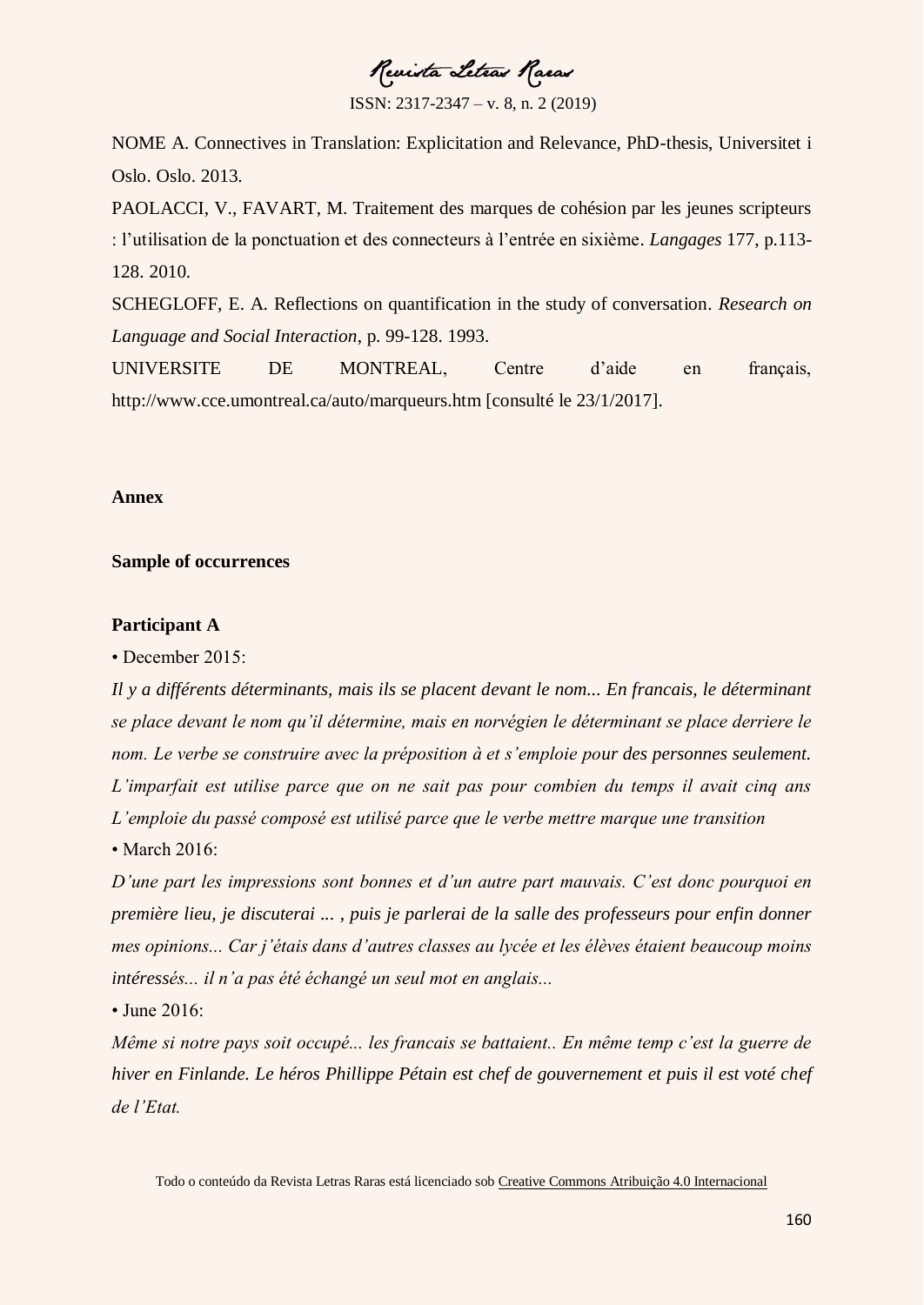Revista Letras Raras

## **Participant B:**

• September 2015

*En conséquence, on peut voir plusieurs styles architecturals différents Néanmoins, il y avait aussi des marques au fil du temps Autrement la construction a été rénovée plusieurs fois.*  • December 2015:

*D'ailleurs, ils peuvent avoir plusieurs fonctions syntaxiques... On a d'ailleurs l'élision. Et ils peuvent donc avoir tous les fonctions grammaticales du nom En plus, cela serva à distinguer l'adjectif de son contraire En plus, on peut dire que c'est aussi un cas d'un adjectif épithète de nature.. En plus, c'est quelquechose qui n'est pas déjà introduit dans le texte*

• March 2016*:* 

*En plus, cela peut être difficile pour les formules de politesse. Tout d'abord, la France est un pays un peu isolé du monde anglophone... Pour conclure, j'ai observé des méthodes bien intéressantes Globalement, j'ai l'impression qu'on fait des tentatives pour améliorer la motivation... En fin du compte, j'ai vu le système éducatif de la France à travers l'exemple d'un lycée professionnel. Ensuite, je pense aussi que les discussions seraient avantageuses... En outre, c'est quelquechose qui peut toucher plusieurs domaines La communication était donc possible, bien qu'il y ait eu des défis linguistiques.* 

• June 2016:

*Montesquieu ... développe l'idée de la séparation des pouvoirs tandis que Diderot dirige le développement de l'Encyclopédie. Pourtant cette guerre fait partie des raisons des caisses vides.. qui favorise l'éclatement de la Révolution en 1789. De plus, ils rencontrent des défis. Néanmoins, il a toujours des opposants dans le royaume.*

# **Participant C:**

# • December 2015:

*Il y a plusieurs types des adjectifs, mais ici on regardera l'adjectif épithète. L'adjectif épithète qualifie le group nominal, donc les adjectifs qualificatifs. L'adjectif est antéposé parce que il est dans le group "courts et fréquents" Il s'accorde avec du nom qui est pluriel, donc le "s" à la finale. La plupart des adjectifs sont postposés du nom, contre en norvégien oû l'adjectif est toujours antéposé du nom. On utilise épithète pour indiquer que quelque chose est ajouté et pour le distinguer des autres types des adjectifs.* 

• March 2016: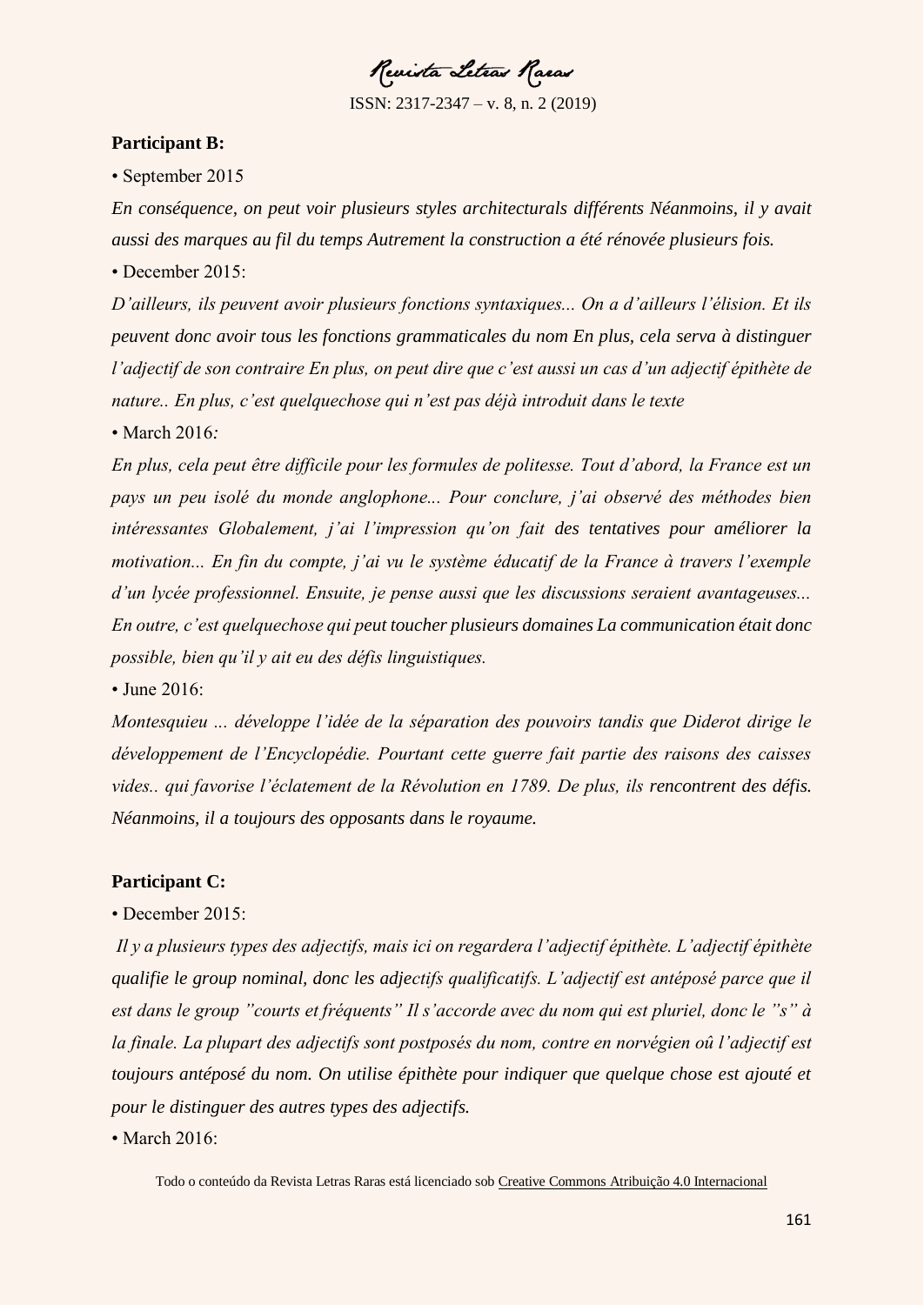Revista Letras Raeas

*Mais c'est un point de vue subjectif par moi. Toutes les formations ont des cours d'anglais, mais j'ai remarqué qu'il y a une grande différence... D'un autre côté, ce lycée a beaucoup plus de matières... J'ai été étonné que plusieurs élèves ne savaient rien en anglais, en fait qu'ils ne pouvaient pas dire leur nom... La première chose qu'on a faite dans ce lycée, était une visite guidée. La deuxième chose que j'ai faite, était observer un conseil de classe. Puis dans ce dossier, j'écrirai... Pour finir je pense qu'il y a une grande similarité entre les deux pays*  • June 2016:

*La pièce est avant tout une pièce tragique. On verra donc comment c'est utilisé...* 

# **Participant D:**

• September 2015:

*Le Mont st Michel est une abbaye mais il a été aussi une église. Il est sur une île et cette se trouve entre deux régions. Enfin, le Monte Saint Michel est aussi connu pour d'être le troisième site ...* 

• December 2015*:* 

*On peut aussi dit que l'adjectif décrit un enfant qui manque de force, et dans le texte l'adjectif donne une qualité ... Il y a certains adjectifs longs qui sont par analogie avec les adjectif court, et ils sont en antéposition Dans cette phrase on emploie l'article défini "les" parce qu'il désigne un nom connu Il y a plusieurs types des pronoms et on emploie les pronom... Dans cette phrase on a utilisé l'imparfait parc qu'il exprime une action inacheve* 

• March 2016:

*Tout d'abord je voudrais écrire C'est à dire que nous devions nous adapter... mais toutefois c'était un peu provocant... Tandis que j'ai suivi un professeur j'ai seulement observé et fait des notes Tandis que les professeurs en Norvège font l'impossible pour terminer les préparations avant de partir chez eux. Donc la plupart du temps j'observais. Mais une raison pour laquelle ces élèves ont un bas niveau peut être que le système a commencé plus tard... D'autre part, j'avais eu l'expérience... Somme toute,... j'ai constaté que plusieurs choses sont différentes...* 

• June 2016:

*On lui reproche car il se concentrait surtout sur les questions sociales. Comme les francais trouve comme une defaite qui déclenchait les conséquences terribles... Les conséquences sont que l'Europe face une montée du totalitarisme*.